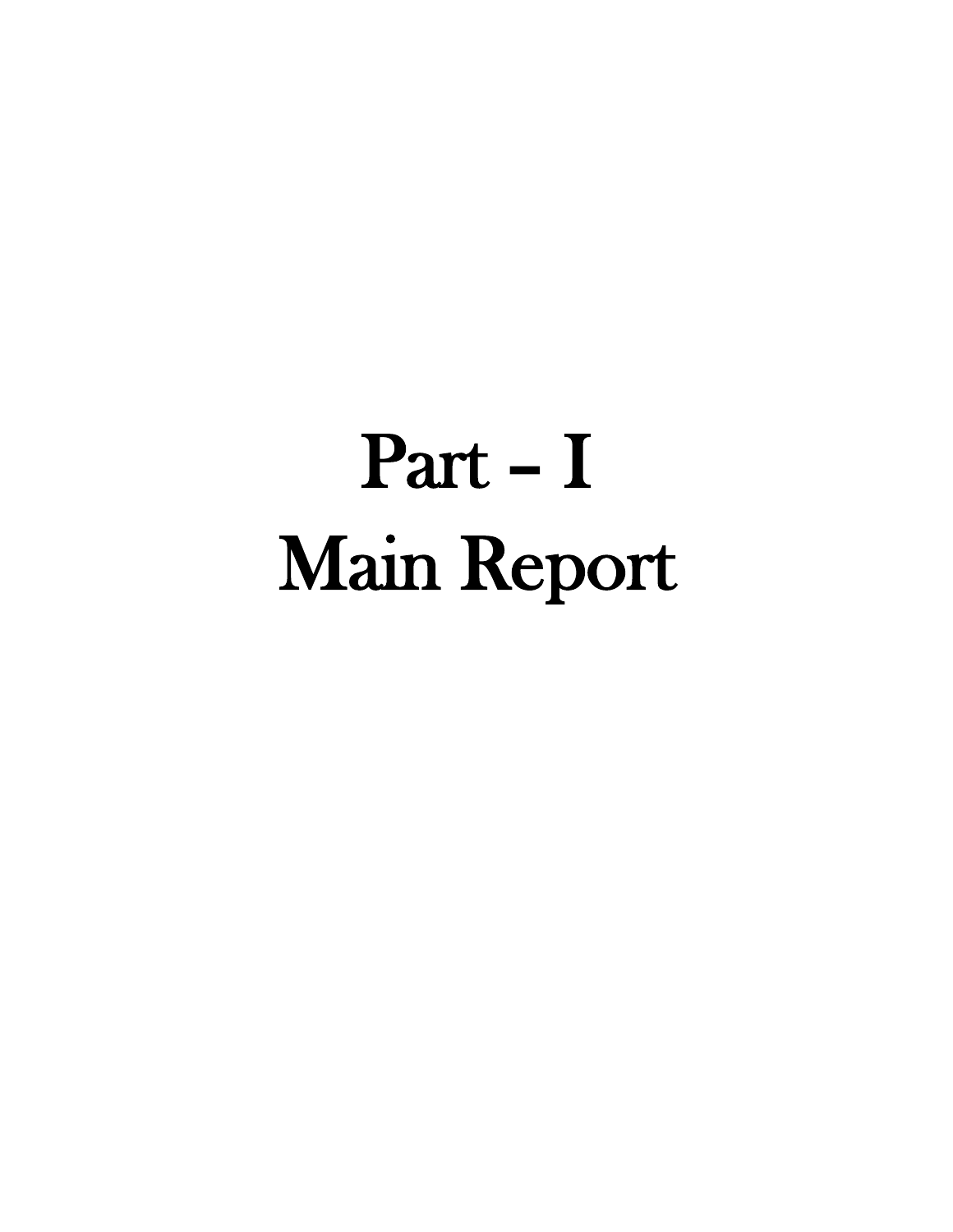### *Chapter 1*

## **Meghalaya: A Socio-Economic Profile and Projections**

Meghalaya, one of the most picturesque states in the north-east of the country, is home to two major tribal groups — the Khasis and the Garos — apart from several smaller tribes. The state's area, largely comprising tablelands and hill regions, is heavily forested and criss-crossed by several rivers. It is an abode of tremendous biodiversity, and the soil and climate are conducive to the cultivation of a large variety of agricultural crops, horticultural produce, and flowers.

As a state of the Indian Union, Meghalaya came into being on **21 January 1972**. It was created by carving out two districts of the former composite state of Assam, namely, the United Khasi and Jaintia Hills, and the Garo Hills. At present, Meghalaya comprises seven districts: East Garo Hills, East Khasi Hills, Jaintia Hills, Ri-Bhoi, South Garo Hills, West Garo Hills, and the West Khasi Hills. Its capital Shillong was also the capital of undivided Assam from 1874 till the creation of the new state of Meghalaya. On its south and southwest border Meghalaya is bounded by Bangladesh with which it shares a 443 km international border, to its north and northwest is the Brahmaputra valley of Assam, while Assam's Cachar region lies to its east.

Meghalaya is one of eight states in the north-eastern region (NER) of the country, the other seven being Arunachal Pradesh, Assam, Manipur, Mizoram, Nagaland, Sikkim, and Tripura. The entire state of Meghalaya (along with the state of Mizoram and parts of Assam and Tripura) falls under the Sixth Schedule of the Constitution, which prescribes a separate code for the governance of tribal areas in the country. Administration of the districts in the state is undertaken by three Autonomous District Councils (ADCs) which have extensive legal and executive powers over the use of land and resources, social custom, inheritance, and other areas.

The development of Meghalaya, along with other states in the NER, lags significantly behind the rest of India. The process of development has been shaped by the specific experiences of the state, and the region in general. The partition of the country had a tremendous adverse impact on the region, which was abruptly cut off from its traditional markets and linkages, and acquired a long and porous international border overnight.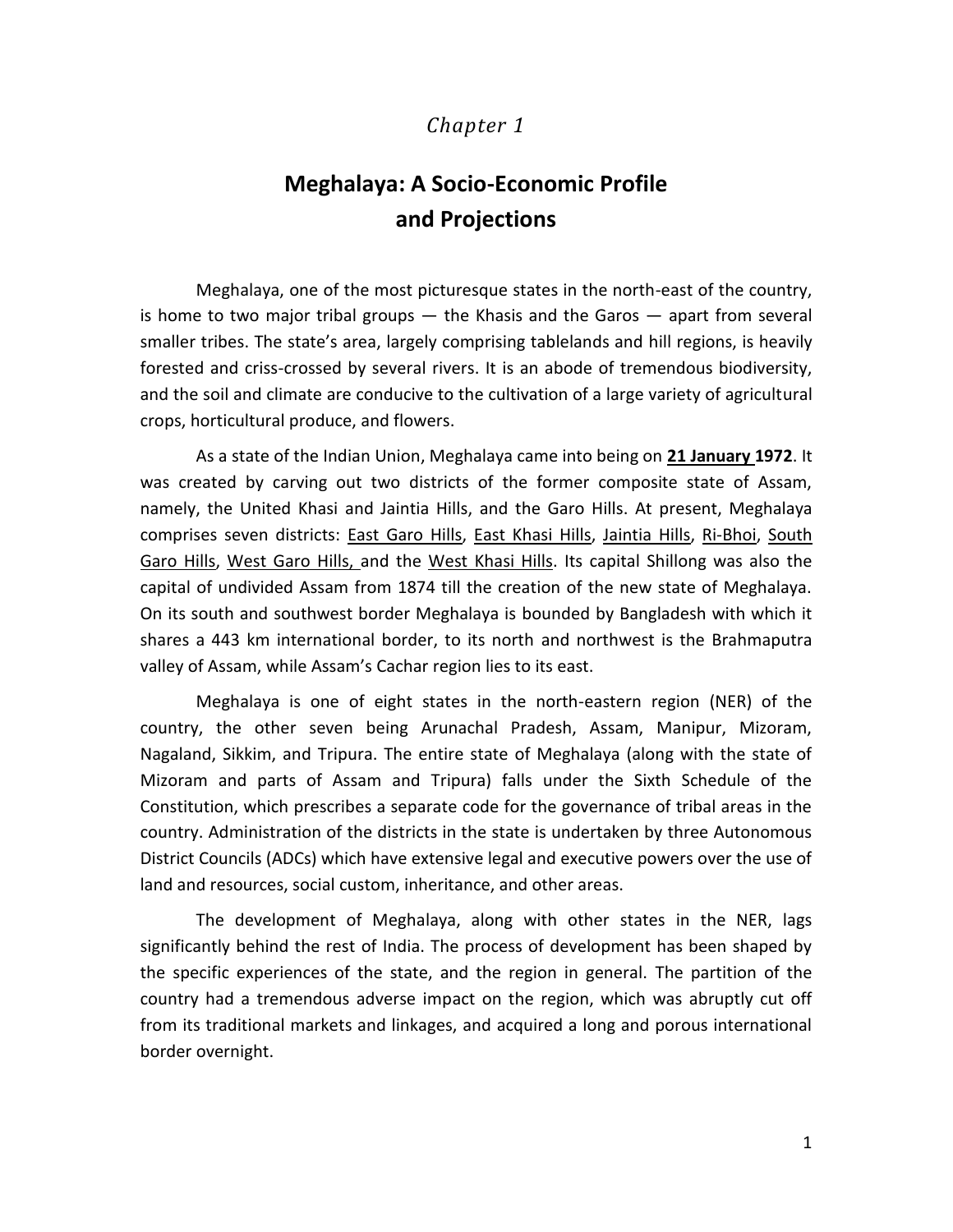Although Meghalaya has made substantial socio-economic progress since then, this has not been sufficient to propel the state to a higher sustainable growth path. The development model followed for the state in the years after Independence was largely determined by the Centre, and did little to lay a strong infrastructural base, promote linkages within the region, or generate employment opportunities. Today, constrained connectivity, abysmal infrastructure, and poor governance is combined with low productivity and limited access to the broader market, thus posing difficulties in sustaining high growth rates over medium and long periods of time. The lack of development has forced the state to be overwhelmingly dependent on the central government for resources. The Eleventh Plan envisages higher GDP growth and, more importantly, inclusive growth, requiring a rapid increase in employment, significant improvement in human development, particularly of disadvantaged groups and regions, and a sharp decline in poverty. According to a survey conducted by Meghalaya's State Rural Department in 2002, almost half the rural households (48.9 per cent) in the state fall into the BPL category. There is clearly an urgent need to bring the state in sync with the rest of the country so it can be an equal partner in India's growth story.

This report presents a vision of the development goals of the people of Meghalaya, and the strategy best suited to achieving these goals. Its perspective aims at promoting integrated development on a foundation of participative planning and implementation. The section that follows gives a brief description of the state, placing it in the context of development and growth in the rest of the country.

#### **1.1 THE PEOPLE AND NATURAL RESOURCES**

#### *The people*

 $\overline{a}$ 

Meghalaya's population has been growing at an increasing rate, at a rate that is higher than the national average. Thus, while in 1951 its decadal growth rate was 8.97 per cent, growth increased sharply in 1961 to 27.03 per cent, and to 32.86 per cent by 1991; growth declined to 29.94 per cent in the decade ending 2001, and further to 24.4 per cent in the most recent decade, ending 2011. In comparison the decadal population growth rates of the country as a whole were 21.56 per cent, and 18.74 per cent in the last two censuses, respectively. $1$ 

The state's population density was 130.5 per sq. km in 2011, based on its population of 2,964,007 and its land area of 22,720 sq. km, which is far lower than the population density for the country as a whole (*Annexure Table 1.A3*). As in any hilly

<sup>1</sup> *Table 1.2* from the State Development Report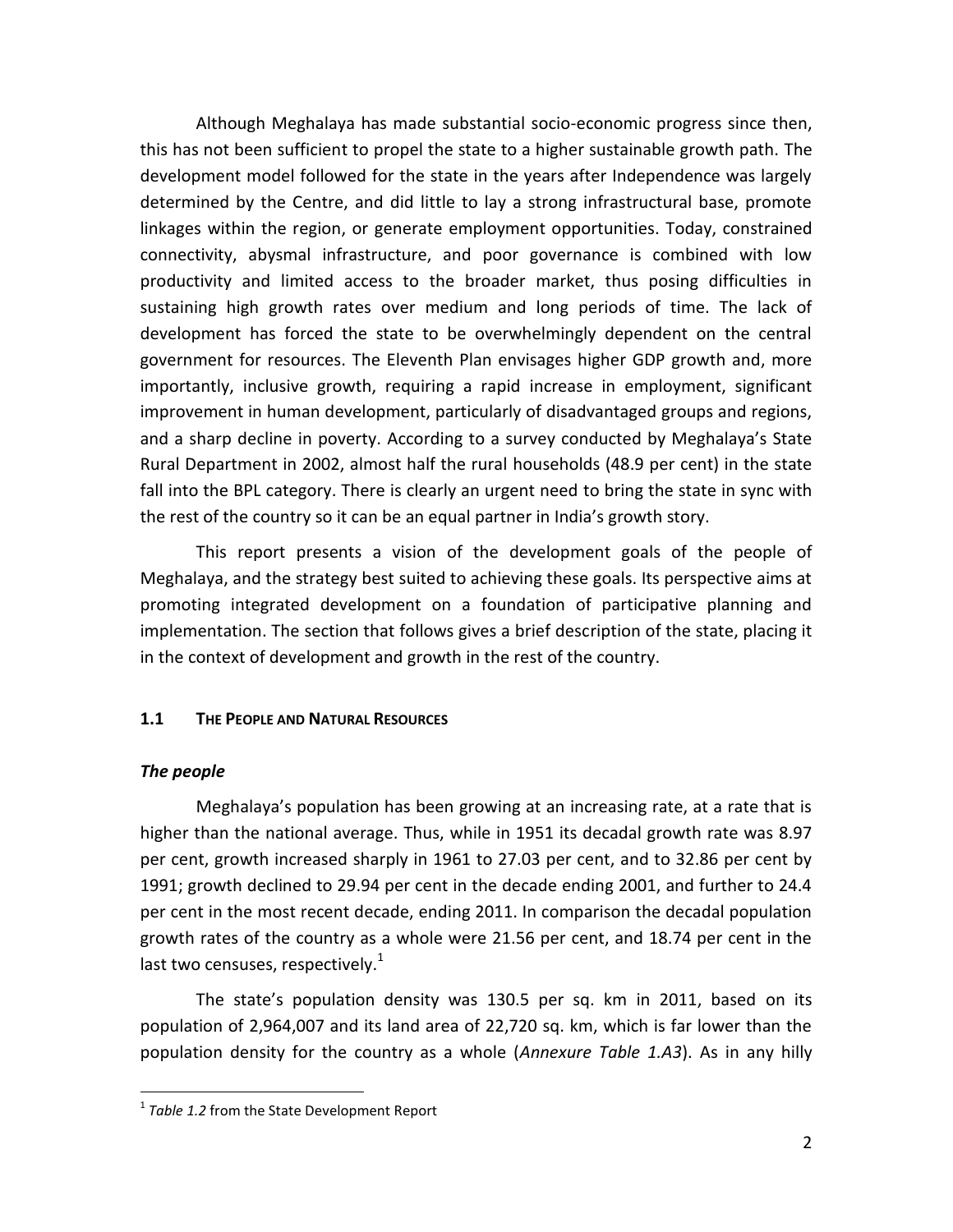region, population density varies tremendously across the state, from 241 persons per sq km in the East Khasi Hills to only 54 in the South Garo Hills (*Table 1.A3*). The capital Shillong is located in the East Khasi Hills, the most densely populated district, with over 28 per cent of the population and only 12.3 per cent of the state's land area.

An important aspect of Meghalaya's demography is its largely youthful population; in fact it has the largest share of very young people (below the age of 14 at the time of the last census in 2001) in its population among the north-east states, and indeed in the country: in 2001, 41.6 per cent of Meghalaya's population was below 14 years against a national average of 34.3 per cent (*Table 1.A1* in the Annexure). With 27.13 per cent of its population in the next age category of 15–29 years, the state has more than two-thirds its population (68.73 per cent) below the age of 30, which has important implications for its economic policy.

Its ethnically diverse population is 85.9 per cent tribal, mainly comprising people from the Khasi and Garo tribes. The Khasis are the dominant group, constituting more than half (56.4 per cent) the total tribal population of the state, followed by the Garos (34.6 per cent), so that the two groups together account for 91 per cent of the total tribal population of Meghalaya. The other main tribal groups are the Hajong (1.6 per cent), Raba (1.4 per cent), and Koch (1.1 per cent), followed by smaller tribal groups like the Man (Tai speaking), Dimasa, Chakma, Pawi, and Lakher. $^2$ 

Like most other parts of the country, the state is predominantly rural, with over 80 per cent of its population living in the countryside. Here, the East Khasi Hills district is again an outlier, with only 58 per cent of its population in the rural areas compared to all the other districts which have over 88 per cent rural-based populations (*Annexure Table 1.A2*); more than 60 per cent of the urban population of the state resides in the East Khasi Hills, mainly because it is home to the state capital of Shillong.

#### *The Resource Base*

The state is richly endowed with natural resources and mineral deposits. Its long, abundant monsoon sustains intensive and varied flora, and over 70 per cent of its total geographic area is under forest cover. $3$  Wide geological, ecological, and climatic variations mean that the state is home to five agro-climatic sub-zones, which have given rise to tremendous biodiversity, and are conducive to the cultivation of a wide variety of crops and produce.

 $\overline{a}$ 

 $2$  Census of India, 2001

<sup>3</sup> State of the Forest Report, 2005, from the *Meghalaya State Development Report*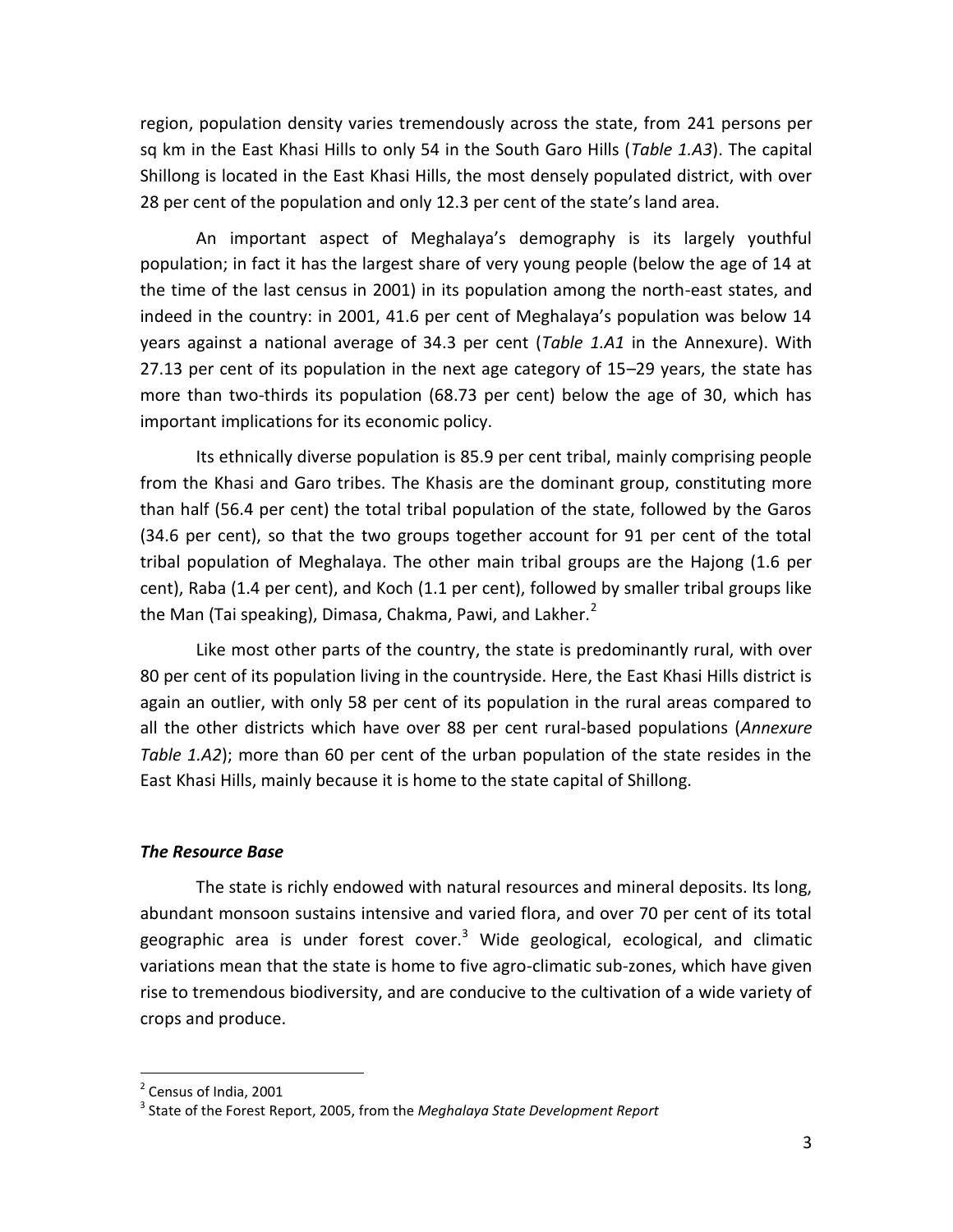The state also has vast reserves of coal and limestone and other commercially exploitable mineral deposits, along with rich deposits of uranium. Granite of excellent quality is at present being mined in the East and West Khasi Hills districts. Clay, which can be used in the ceramic, paper, rubber, and refractory industries, is found in some abundance, and minerals like gypsum, phosphorite, glass-sand, base metals, quartz, and feldspar exist in various parts of the state. Meghalaya is also credited with having one of the most valuable sillimanite deposits in the world.

The resource base of Meghalaya has unfortunately not been managed to the advantage of the state and the people. While most of the reserved forests are under the control of local communities, they have not been managed to the benefit of these communities. Of its rich mineral reserves, only coal and limestone have been mined commercially, but not in a systematic or organised fashion. Streams and rivers fed by heavy rainfall, cascading down the hill slopes, provide abundant hydropower potential, but of the assessed capacity of around 3,000 MW, only 185.2 MW has so far been tapped.

#### **1.2 SOCIAL PROFILE**

Along with its geological and climatic diversity, the state is characterised by large socio-economic variations across its seven districts, which are the combined outcome of geophysical conditions, the historic role of Shillong as the capital of undivided Assam, and the development strategy and priorities so far.

Meghalaya's literacy rate, at 75.48 per cent (2011 census), is marginally above the national literacy rate of 74.04 per cent. And while there is little gender related difference in literacy rates (with male literacy rates of 77.17 per cent and the female rate of 73.78 per cent), there is considerable variation in literacy rates across the districts, with rates ranging from a low of 63.26 per cent in Jaintia Hills and 68.38 per cent in West Garo Hills to 84.7 per cent in the East Khasi Hills (*Annexure Table 1.A3*). There is also a significant difference between literacy in the rural and urban areas: overall urban and rural literacy rates are 87.12 per cent and 57 per cent, respectively; in some districts such as the Jaintia Hills urban literacy rates are almost double the rural rates. More importantly, even as the average literacy rate in the region is marginally lower than the national average, there are concerns about the quality of education, which has not translated into higher employability or productivity. Further, the slow pace of industrialisation and limited capacity of the population to engage in productive economic activities has meant a high rate of unemployment and underemployment.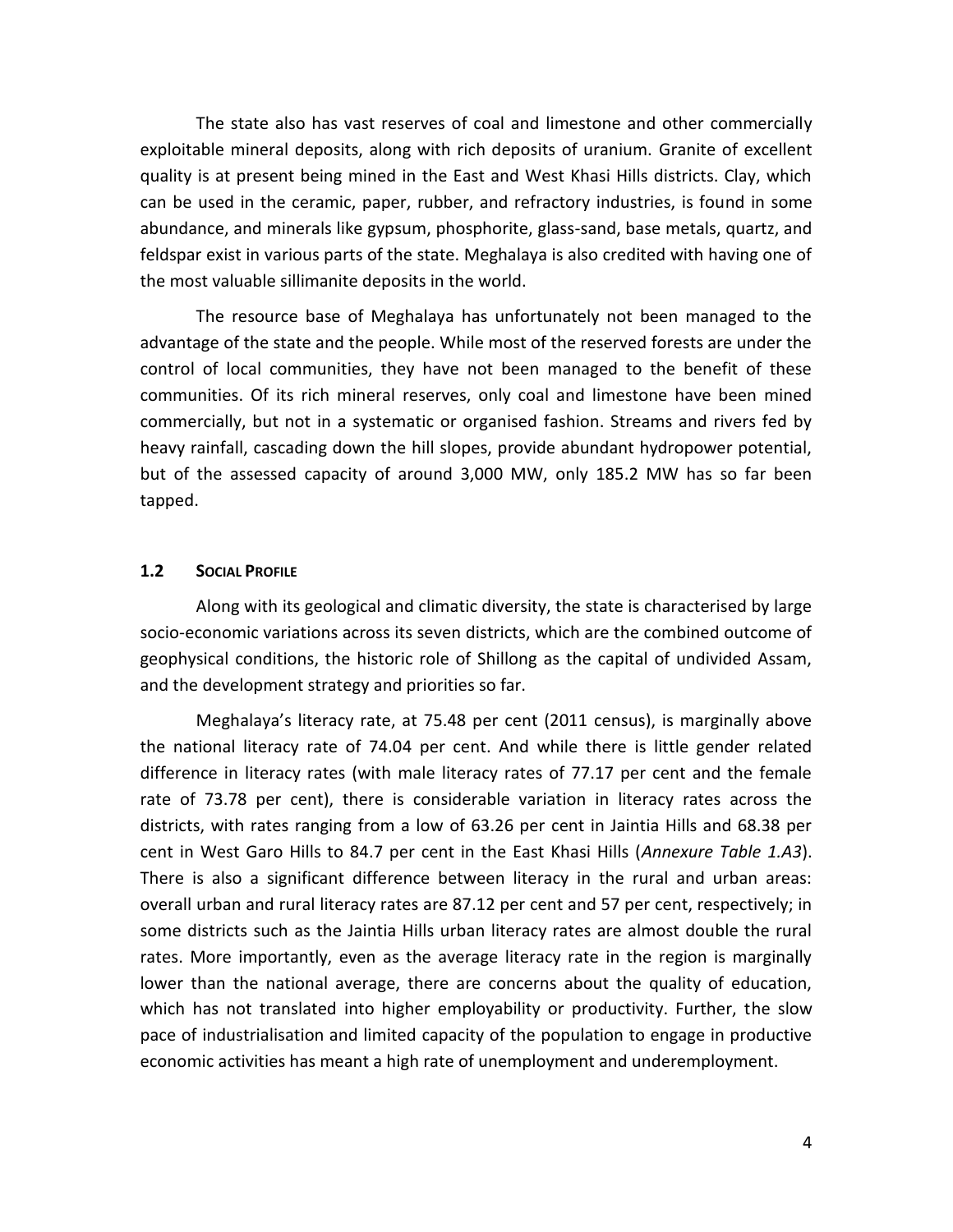This district-wise variation is further reflected in other major indicators such as the infant mortality rate and in access to basic amenities like electricity (*Annexure Table 1.A3*). Thus while the aggregate data for the state appears to be on par with the average for the country, they mask vast disparities that exist within the different districts, and between urban and rural populations, reflecting the poverty of access to services such as health, electricity, and schools for many.

#### **1.3 THE ECONOMY OF THE STATE**

#### *1.3.1 Income Levels*

Per capita income over time is a good indicator of the economic status of people in the state. Data for Meghalaya (*Annexure Table 1.A4*) shows that the per capita income in the state is below the per capita income in the country as a whole average, and that the gap between the rates of growth in per capita income between the country and the state has increased, especially since 2005–06. Within the state, there are significant differences in the standards of living among the different districts (*Annexure Table 1.A3*), with per capita incomes in the East Khasi Hills being significantly higher than the per capita incomes in most other districts.

#### *1.3.2 The State's Development Path: Sectoral Analysis*

Growth of the state's economy has also been lagging behind the national economy. During the Tenth Plan (2002–07), the per capita NSDP growth in the state at constant (2004–05) prices averaged about 5.1 per cent, which was substantially lower than the country average of 6 per cent. Even in the first four years of the Eleventh Plan, annual growth of the per capita NSDP in Meghalaya at 6.1 per cent lagged behind that of the country (6.4 per cent), though by a smaller margin.

As in the rest of India, an overwhelming proportion of Meghalaya's population depends on agriculture for its livelihood, but a large majority of the people engaged in agriculture have subsistence living. While 79.9 per cent of the population resides in the rural areas of the state, income generated from the primary sector as a whole in 2010– 11 was just about 17 per cent, with the secondary and tertiary sectors contributing 31.4 per cent and 51.6 per cent, respectively (*Annexure Table 1.A5*).

Further analysis of the sectoral data reveals that the structure of the economy has been showing a very slow change. While the share of the primary sector in the country has declined from 25 per cent to 14.5 per cent between 1999–2000 and 2010– 11, the primary sector's share in Meghalaya over the same period has fallen only marginally, from 22.9 per cent (advanced estimates) to 17 per cent. The shares of the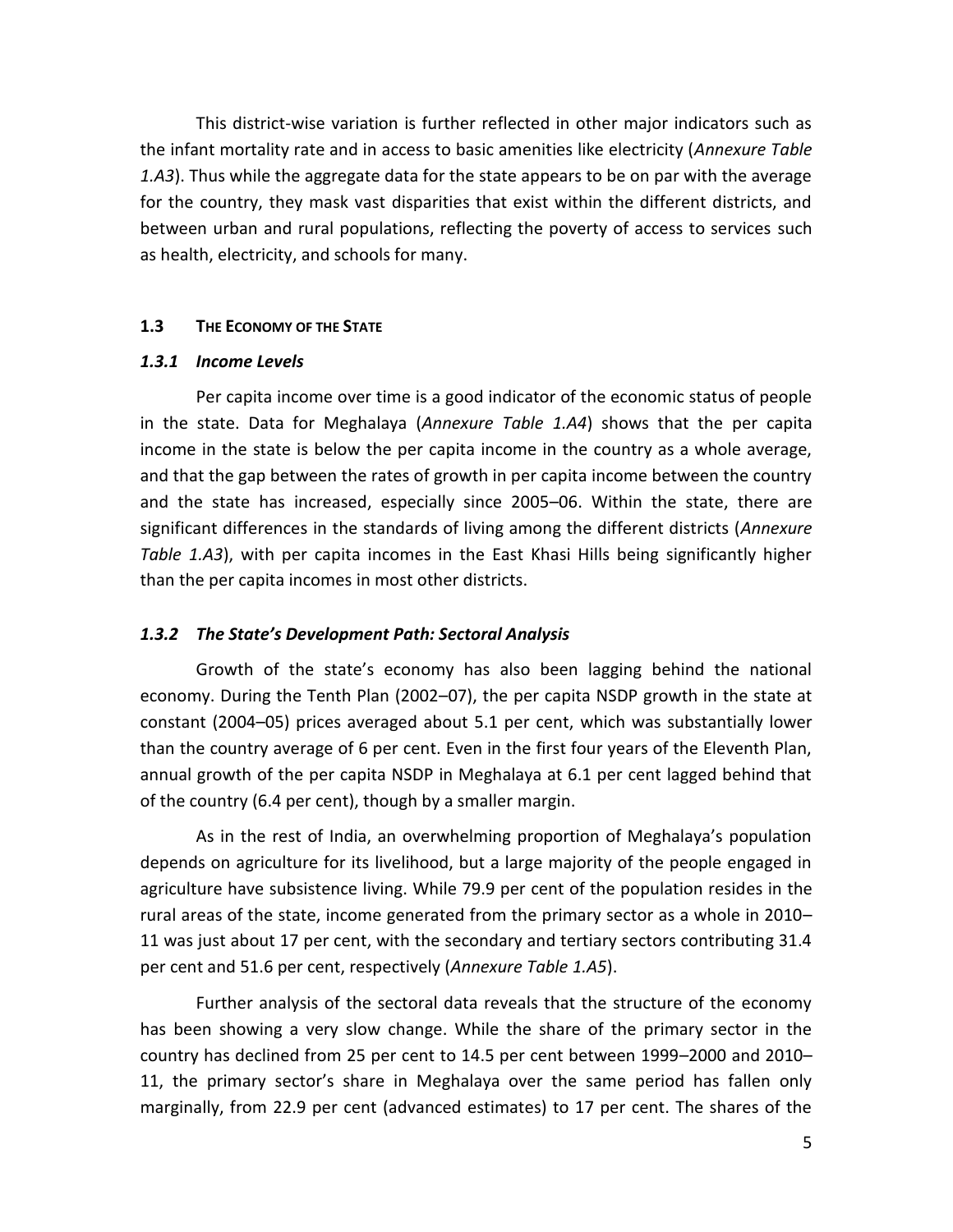secondary and tertiary sectors in the state's GSDP too have changed only marginally: while the contribution of the secondary (industry) sector has risen from 23.31 per cent to 31.4 per cent over the same period, services' share has remained almost stagnant, shifting from 53.8 per cent to 51.6 per cent during the period (*Annexure Table 1.A5*).

With the increase in population over time and the decrease in land for agricultural purposes, levels of poverty have risen substantially. Unfortunately, a reliable estimate of poverty for the state is not available. The usual practice by the Planning Commission has been to assume that Meghalaya's poverty ratio is the same as that of Assam, as the National Sample Survey Office's (NSSO) Consumer Expenditure Survey in the Northeast was conducted only for Assam. Thus, in 2006–07, Meghalaya's poverty ratio was taken as 31.4 per cent. To get a more reliable estimate relevant to Meghalaya, the state government undertook a survey of households to estimate poverty based on the advice of the Ministry of Rural Development, Government of India in 2002, and estimated the poverty in 2002 at 48.9 per cent. However, the sample was too small to ensure any degree of reliability of the estimates. Nevertheless, in the absence of any other state specific estimate, this has to be taken as the indicator.

An important reason for the persistence of high poverty is that in rural areas of the state, there are few employment and income-generating opportunities, poor linkages with markets, and low productivity arising from shifting cultivation and traditional methods of cultivation. And as we have shown above, they are further disadvantaged in comparison with urban areas in terms of access to amenities and other economic and social indicators of development.

Despite its rich resource endowments which could form the basis of a vibrant industrial sector, Meghalaya continues to be industrially backward. For a start, the manner of exploitation of its natural resources has been to market them mainly in primary form, with little or no value addition in the state, thus reducing employment and income-generating opportunities in the sector, as well as the revenue base. The various incentives offered to industrial investment in recent years have not been sufficient to offset the drawbacks, which include poor infrastructural facilities which have hampered communication and connectivity, shortages of power, a low technical and skills base, and the almost complete absence of non-community land that can be used for enterprise. This slow pace of industrialisation and limited capacity of the population to engage in productive economic activities has resulted in a high rate of unemployment and underemployment, especially among young people.

One of the biggest development challenges in the state is the lack of a strong infrastructural base, which is important to create an enabling investment climate. In the absence of air and rail networks to transport people and freight across the state,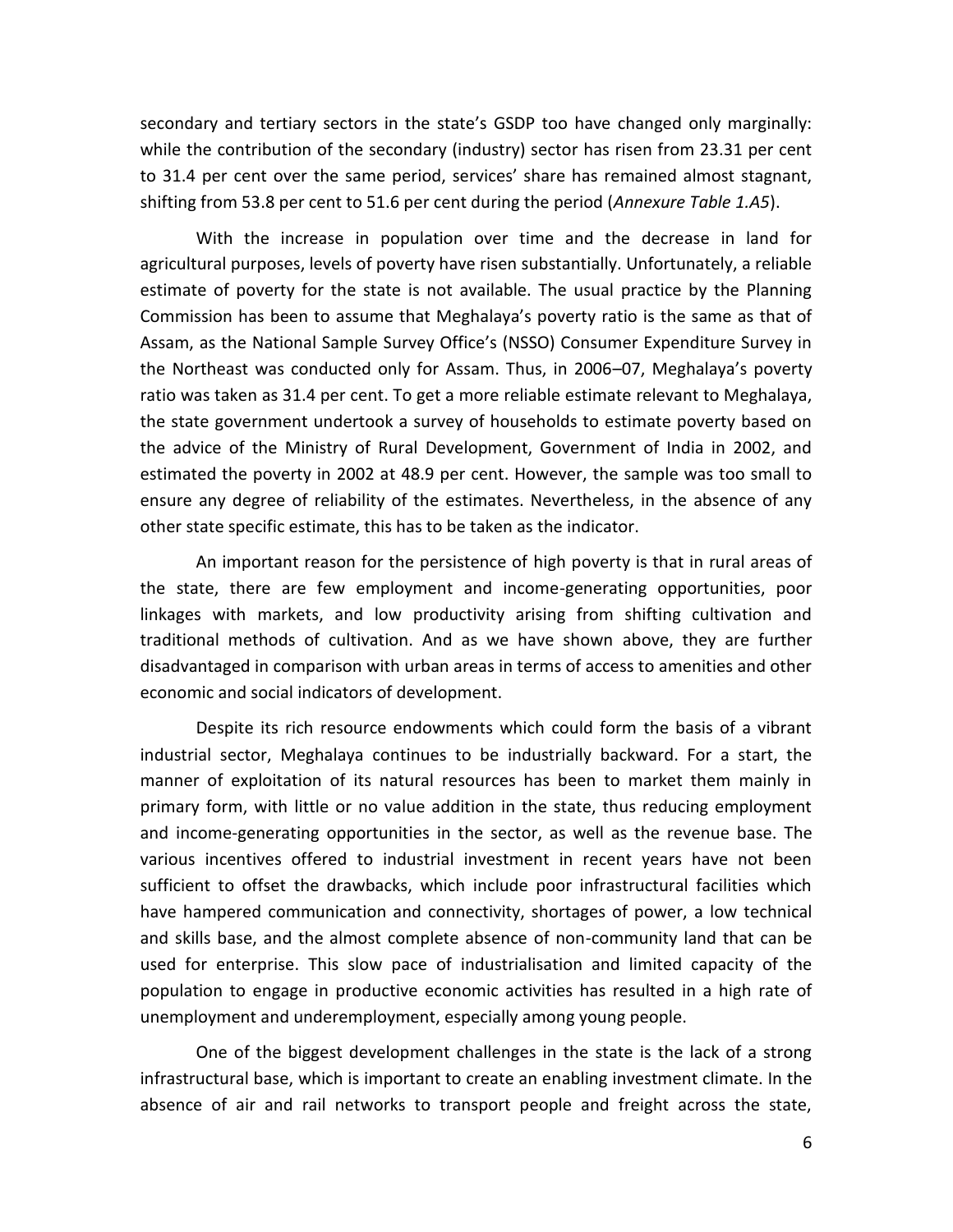Meghalaya is dependent on its national and state highways and access through the neighbouring states for connectivity. However, not only is the road network inadequate in the state, so much so that in 2008 it had the second highest proportion of unconnected villages (47.02 per cent) among the north-eastern states, but poor maintenance also means that the few existing roads are in dire need of attention and funding. Even in terms of road density, in 2006–07, Meghalaya's road density at 43.87 km/100 sq. km area was substantially lower than not only that of the country (97.57 km/100 sq. km) but also that of the north-eastern region (127.87 km/100 sq. km). In addition, less than one-third of its rural households have electricity (2001). In a recent ranking of states and union territories in the country by infrastructure, Meghalaya came twenty-first — and, in fact, was sixth in a ranking of seven north-eastern states (excluding Sikkim).

The pace of development in the region is the outcome of the development approach followed so far, which has been generated from the centre rather than determined through a 'bottom up' process of participatory decision making by the people of the state. Various centre-based schemes have only led to unaccountable spending with no monitoring systems in place. It is only when priorities, planning, and strategies involve the people they impinge on will development and progress truly lead to improved capacities and livelihoods.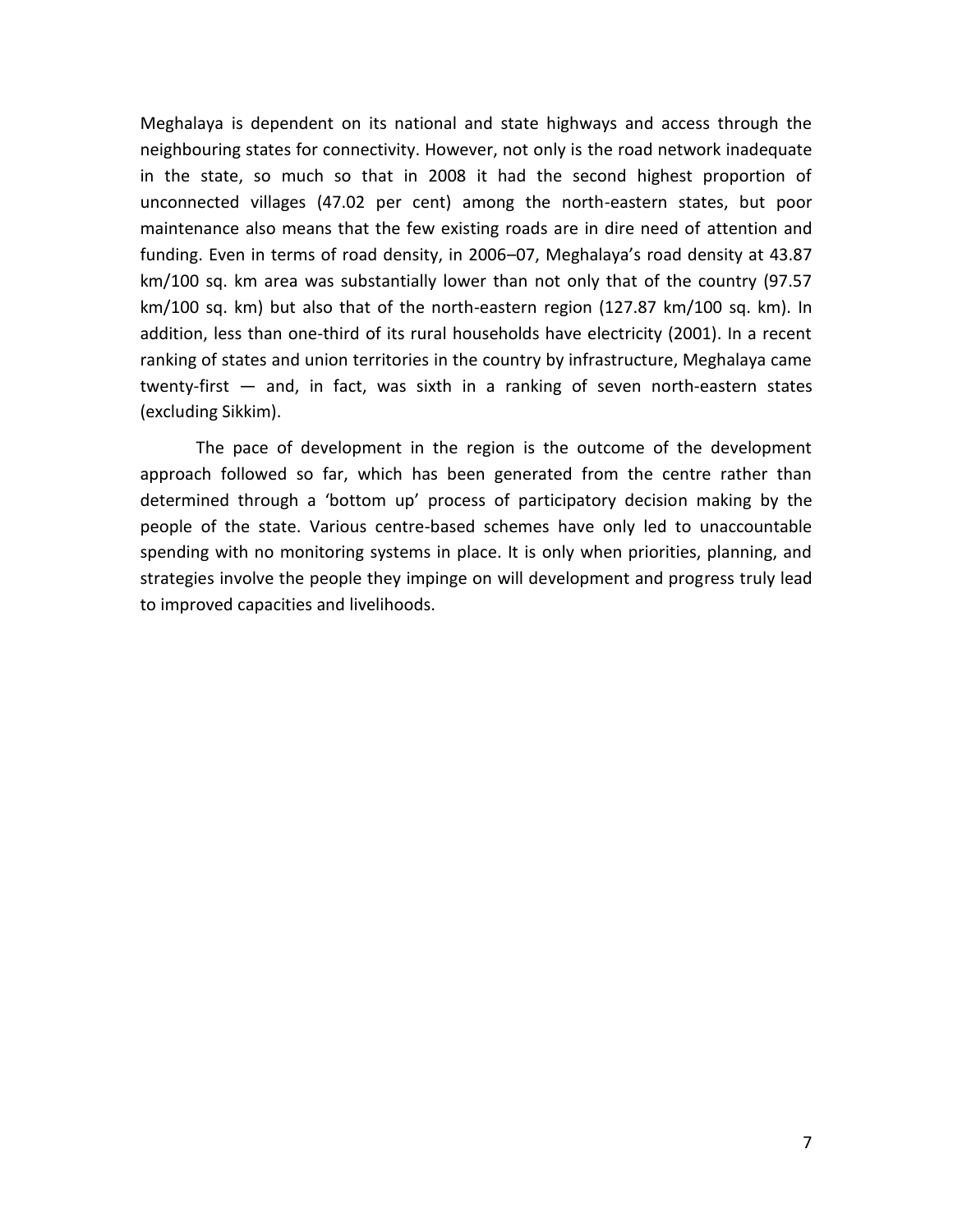|                              | Reference | Meghalaya | <b>North-East</b> | India     |
|------------------------------|-----------|-----------|-------------------|-----------|
|                              | Year      |           | Region            |           |
| Area (sq. km)                | 2001      | 22,429    | 262,179           | 32,87,240 |
| Population (in lakh)         | 2011      | 29.64     | 455.88            | 12,101.93 |
| Population density           | 2011      | 132       | 174               | 368       |
| (per sq. km)                 |           |           |                   |           |
| Sex ratio (per '000 males)   | 2011      | 986       | 956               | 940       |
| Literacy rate (%)            | 2011      | 75.48     | 64.69             | 74.04     |
| Forest cover (%)             | 2009-10   | 77.23     | 66.28             | 21.02     |
| Villages electrified (%)     | 2009-10   | 59.3      | 74.83             | 83.7      |
| Electricity consumption (per | 2009-10   | 655.42    |                   | 733.5     |
| capita in kwh)               |           |           |                   |           |
| Birth rate (per '000)        | 2006      | 24.4      |                   | 22.5      |
| Death rate (per '000)        | 2006      | 8.1       |                   | 7.3       |
| Infant mortality rate        | 2006      | 59        |                   | 50        |
| (per '000)                   |           |           |                   |           |
| Road density (PWD roads)     | 2006-07   | 43.87     | 127.87            | 96.57     |
| (km per '00 sq. km)          |           |           |                   |           |

**Table 1.1:** Some Indicators: Meghalaya and India

*Source*: Meghalaya State Development Report 2008, Government of Meghalaya

#### **1.4 THE GROWTH SCENARIO**

Bringing prosperity and peace to the people of Meghalaya would require sustained increases in the per capita income and a more equitable distribution among the population. At the very least, the people should have a standard of living at par with the rest of the country by 2030. The growth of the state's economy has been lagging behind growth in the national economy. During the Tenth Plan (2002–07), the per capita NSDP grew at 5.11 per cent annually, which was lower than the all-state average of 6 per cent. Although during the first four years of the Eleventh Plan, the state's annual growth rate accelerated to 6.1 per cent, it was still lower than that of the all-state average of 6.4 per cent. This implies that the state will have to improve its efforts to catch up with the national growth rate in the coming years.

The Vision 2020 document of the north-eastern region has estimated that if the NDP of the country at factor cost at constant (2011–12) prices grows at an average rate per cent during the Twelfth Plan at 9 per cent during the remaining period (7.6 per cent in per capita terms), Meghalaya will have to grow at a marginally higher rate of 9.2 per cent during the period (7.9 per cent per capita) to catch up with the country's average per capita income by 2030. Moving into a higher growth path to achieve 9.2 per cent per year on average for the next 18 years is going to a major challenge, and would require considerable efforts at creating the right investment climate in the state. After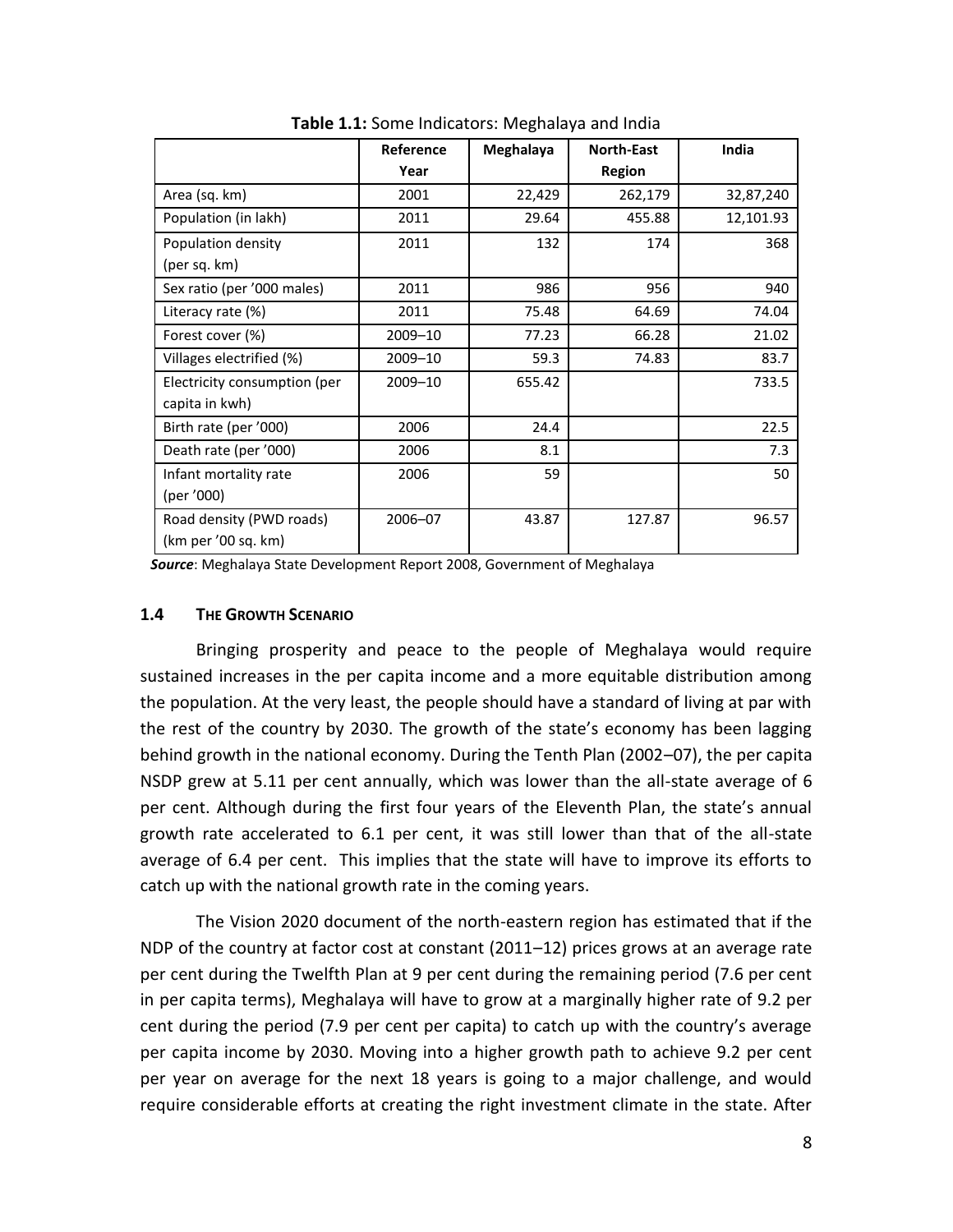the vision document for the North Eastern Region (NER) was adopted by the North Eastern Council in May 2008 in which all the states of the NER were signatories, not much appears to have been done to implement its recommendations on the ground, which would have created significant externalities to Meghalaya as well as the entire NER. Meghalaya, however, should proceed to evolve a strategy to create an enabling environment for inclusive development without any further delay to ensure its own progress.

With the national economy poised to grow at an average annual rate of about 9 per cent, this would result in per capita income growth of 7.74 per cent annually, as over the period, population is expected to decelerate and per capita income growth is expected to accelerate from 6.63 per cent during the Eleventh Plan to 7.76 per cent in the Fifteenth Plan period (*Annexure Table 1.A6*). Under this assumption, the per capita NDP (at factor cost) of the country in 2029–30 is estimated at Rs 2,17,855 at 2011–12 prices.

To achieve this level of per capita income, the NSDP in Meghalaya will have to grow annually at 9.2 per cent between 2013–14 and 2029–30, accelerating from 7.7 per cent during the Eleventh Plan to over 9 per cent during the Fifteenth Plan. The growth of per capita NSDP should accelerate from 6.5 per cent per year to 7.9 per cent per year during the respective Plan periods, requiring an average annual growth rate of 8.8 per cent during the period. This is clearly within the realm of feasibility. Nevertheless, growing consistently at over 9 per cent would require considerable efforts to ensure the flow of investment. This order of acceleration will be carried out in phases (as indicated in *Annexure table 1.A7*). Indeed, if favourable conditions for economic growth in the state are created, it is possible for the state to accelerate growth at a much faster rate to achieve per capita income levels higher than that of the country. Indeed, the target should be to achieve that and be a leader rather than a follower in terms of accelerating growth.

#### **1.5 FUNDING THE GROWTH PROCESS**

The required acceleration in growth of NSDP in Meghalaya would call for a substantial increase in investments in the state and an expansion in efficiency of resource use to promote higher productivity. We have estimated the investment requirements for achieving the required growth in GSDP in two alternative scenarios one by assuming the incremental capital-output ratio (ICOR) at 4, and another assuming that the ICOR will show a gradual decline from 4 to 3.6 between the Eleventh Plan period and the Fifteenth Plan period. There is no state-specific ICOR available and we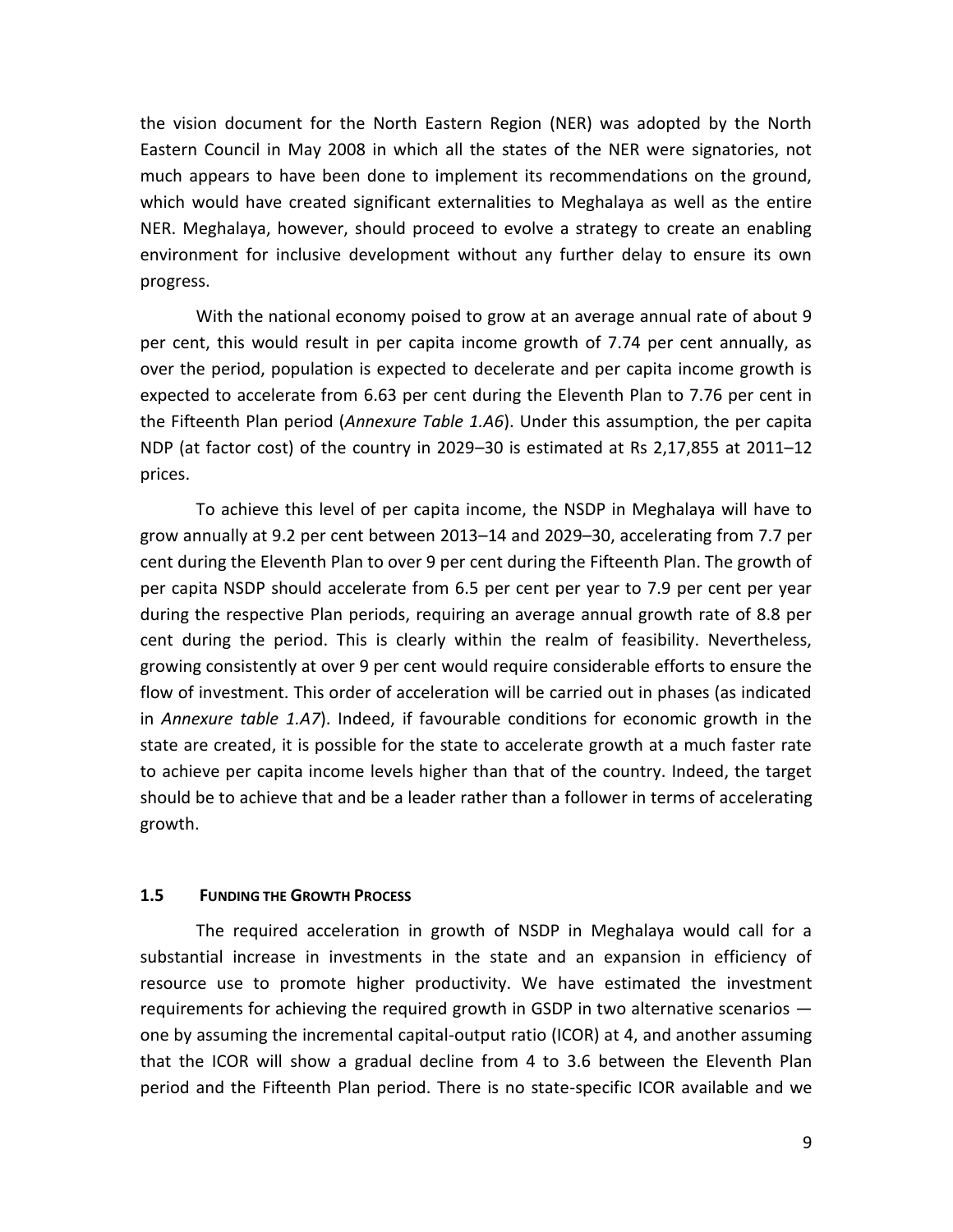have assumed that the prevailing ICOR of the country will also be applicable to the state. Furthermore, the lower ICOR scenario is based on the assumption that over different plan periods, an increase in productivity will result in a marginal decline in the ICOR.

The estimates (presented in *Annexure Table 1.A8*) show that it is necessary to increase the investment substantially to equalise the per capita income in Meghalaya with that of the country in 2030. Under the first scenario where the ICOR is assumed to remain constant at 4, the volume of investment required as a ratio of GSDP will have to increase from 29 per cent during the Eleventh Plan to 33.2 per cent during the Fifteenth Plan. Even under the alternative scenario of ICOR declining from 4 in the Eleventh Plan to 3.6 in the Fifteenth Plan, investment as a ratio of GSDP will have to increase to 30.6 per cent (*Annexure Table 1.A8*).

The large amounts of investment required for Meghalaya to catch up with the rest of the country by 2030 cannot come from public sources alone, and a large part will have to come from the private sector. However, for the private sector to make large investments in the state, it is necessary to create an enabling environment. Among other factors, the quality of infrastructure in the state is an important determinant of investment by the private sector. Given the poor condition of overall infrastructure in the state, it is important that both the Centre and the state governments significantly augment their investments. Large scale upgradation is necessary for improving connectivity within the state, between the state and the region, between the state and the rest of the country, and between the state and neighbouring countries and beyond. Thus, significant increases in public investment are necessary in setting up good road, rail, and air connectivity. Other enabling infrastructure that needs to be upgraded to attract private investment into the state includes telecommunication networks, power supply, agricultural storage and marketing links, and border trading facilities.

Since both the central and state governments will be required to make large investments to create the infrastructural environment for private investment, and for the larger benefit of the people of the state, it could be important to involve the private sector in the effort through public-private partnerships (PPPs). This will require the formulation of an appropriate PPP framework for infrastructural investment.

An important aspect of development in Meghalaya, as in other states in the NER, is the lack of productive economic activity and extreme dependence on the government for employment and income generation. Development is not sustainable if government is the only major economic activity in the state. Changing the structure of income generation to shift from a predominant public administration share to nongovernmental sectors, and more importantly, to manufacturing and services other than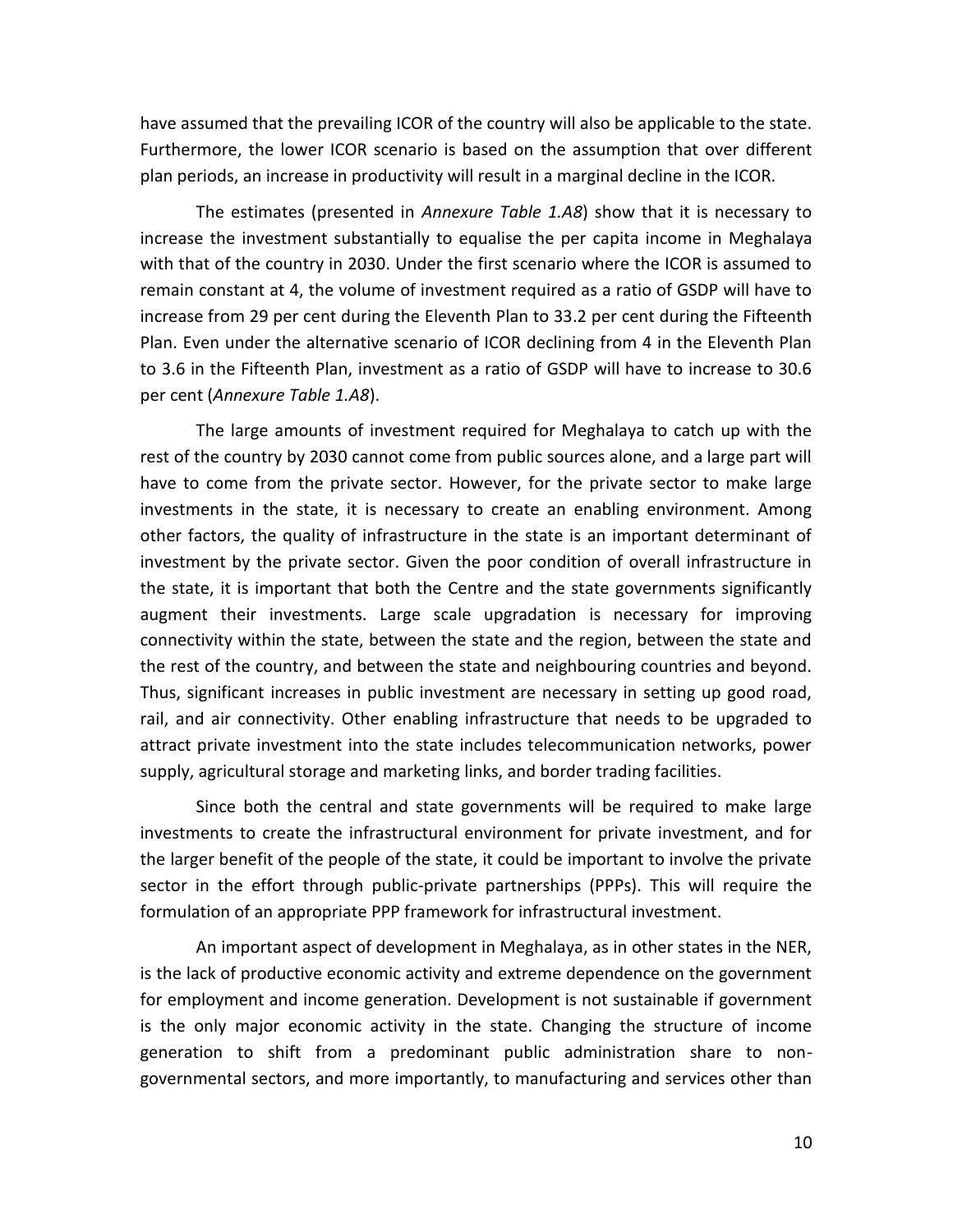public administration should be a priority, and will call for the entry of private investment.

#### **1.6 THE WAY FORWARD**

The people's vision for Meghalaya is to achieve happiness through peace and prosperity in a sustainable manner. They would like to see their state emerge as strong, secure, peaceful, prosperous, and confident; to embrace markets gainfully; and prepare to significantly increase trade within the region, with the rest of the country, with neighbouring countries, and beyond. They would like to move away from dependency in every sense of the term, and towards determining their own development strategy, which will harness the resources of the state for their own benefit. In the process, they would like to create abundant productive employment opportunities for the youth. At the same time, they would like to have the chance to empower themselves by acquiring the education and skills needed to be gainfully employed in emerging productive economic activities, raise their own wellbeing, and to build the nation.

Responses to the questionnaire circulated to ascertain from the people of Meghalaya their vision for development of the state overwhelmingly stress the lack of economic opportunities, especially for the youth in the state, mainly due to the lack of empowerment. Inclusive development requires inclusive and participatory governance. Planning is not only a means to achieve sustained and inclusive development but also an end in itself, as it empowers people to have a voice in deciding their strategy. The responses also emphasise the need to create a climate for investment by putting in place transport connectivity and competitive infrastructure facilities (a summary of the responses is included in the Appendix to this report).

To meet the aspirations of the people, the development path of the state needs a course correction to include strategies that will place it on the road to progress in a sustainable manner. The strategies followed so far have failed to produce the momentum to propel the state forward in a sustained manner. Investments made in the state have not created strong backward and forward linkages, nor have they generated employment opportunities in the state. This Vision document for the state proposes a shift in strategy from a Centre- and state-centric approach to planning and implementation to a people-determined model, where people participate in the planning process and determine and monitor their own programmes and schemes.

The elements of the new strategy are as follows:

(i) Empowerment of the people through participatory planning and inclusive governance is the most important component of the strategy. An essential prerequisite of inclusive development, it involves strengthening the traditional institutions of local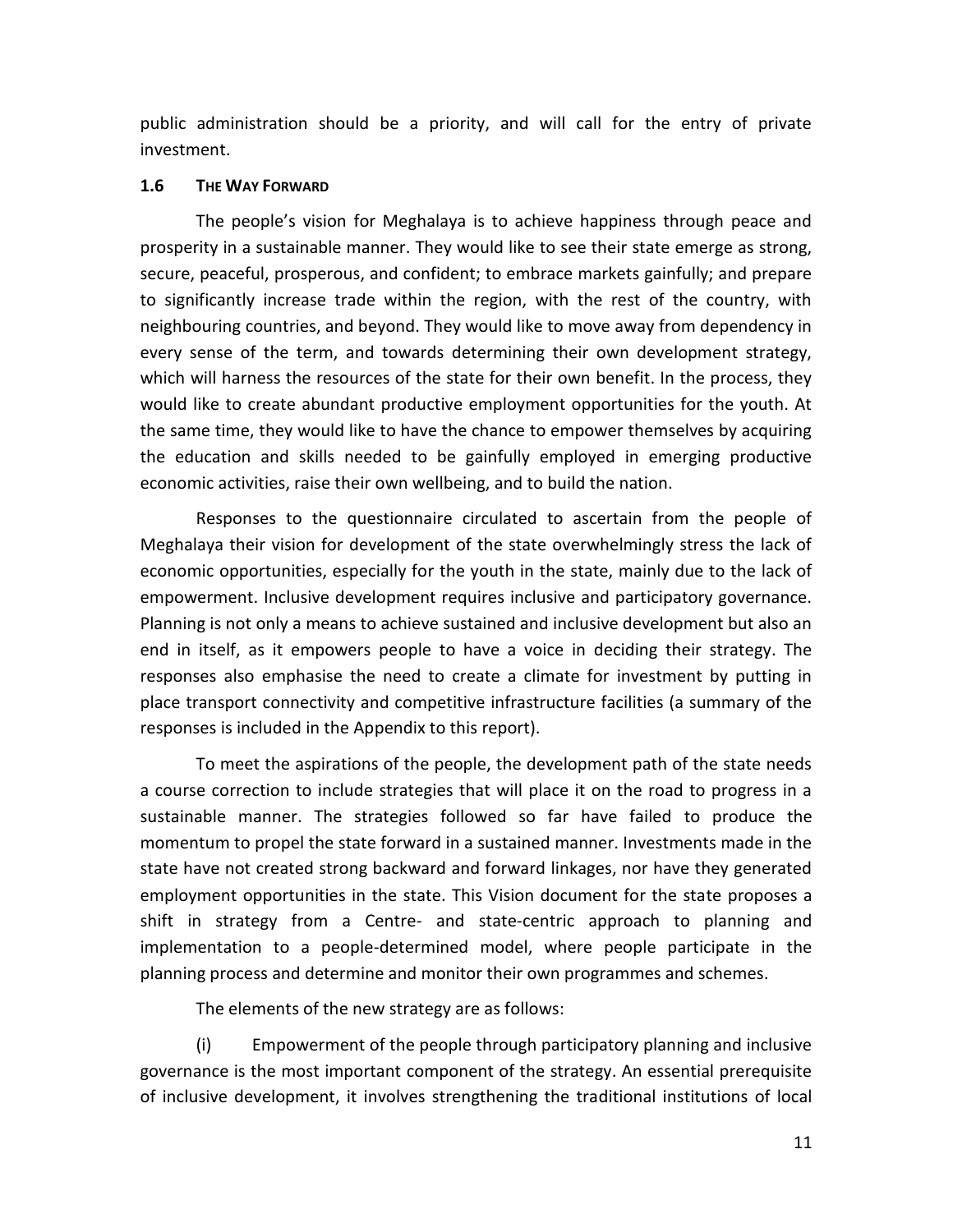governance and grassroots planning, calibrated right from the village level. As the state is covered under Schedule VI of the Constitution, neither the panchayat system nor the panchayat extension to scheduled areas (PESA) is applicable. The traditional village level institutions in the state include Nokma, Syiem, and Dolloi. At the same time, after 1952, Autonomous District Councils (ADCs) were set up in the state. Harmonising the traditional institutions with village councils is important to have effective participatory planning from the village level. Planning at the village level involves harnessing the various central projects to benefit the village economy in an effective manner to get the maximum benefits from them in addition to mobilising resources for spending on various public services desired by the people.

(ii) Creation of institutions and systems to promote the development of markets in the state. This will entail improving governance, as well as the development of market-promoting infrastructure.

(iii) A focus on sustainable development based on the state's comparative advantages so that natural resources are harnessed for the benefit of the population. This involves enhancing agricultural productivity through an expansion in irrigation and agricultural extension, promoting the cultivation of commercial crops, shifting tribal populations away from "jhuming" by encouraging them to take up organic farming, and by providing alternative rural livelihood opportunities by promoting the marketing of traditional crafts and small industries. It also involves promoting manufacturing activity and value addition based on the resources of the region. The state's pool of educated manpower provides a base for the development of information technology enabled services (ITES) as well. At the same time, given the fragile topography and ecosystem of the state, development has to be carried out in an environmentally sustainable manner.

(iv) Infrastructure development to promote markets and attract investment into the region. Improving the state's connectivity both within the region and with the rest of the country is key to its prosperity and growth. This requires significant investment in road, rail, and perhaps air connectivity. A good road network within the state which includes rural roads, opens up markets for labour and products, and enables the rural population to access basic services, including education and healthcare is essential. Equally important is the need to make regular, quality power available by harnessing the state's potential to generate power from its own hydel sources. A good telecommunications network can help overcome the problems of providing physical infrastructure in predominantly hilly terrain; it is vital to provide connectivity to bring the state at par with other well performing states, quite apart from being essential to the creation of a good IT trained workforce in the state. Agricultural and rural development requires, in addition to rural roads and connectivity, the creation of